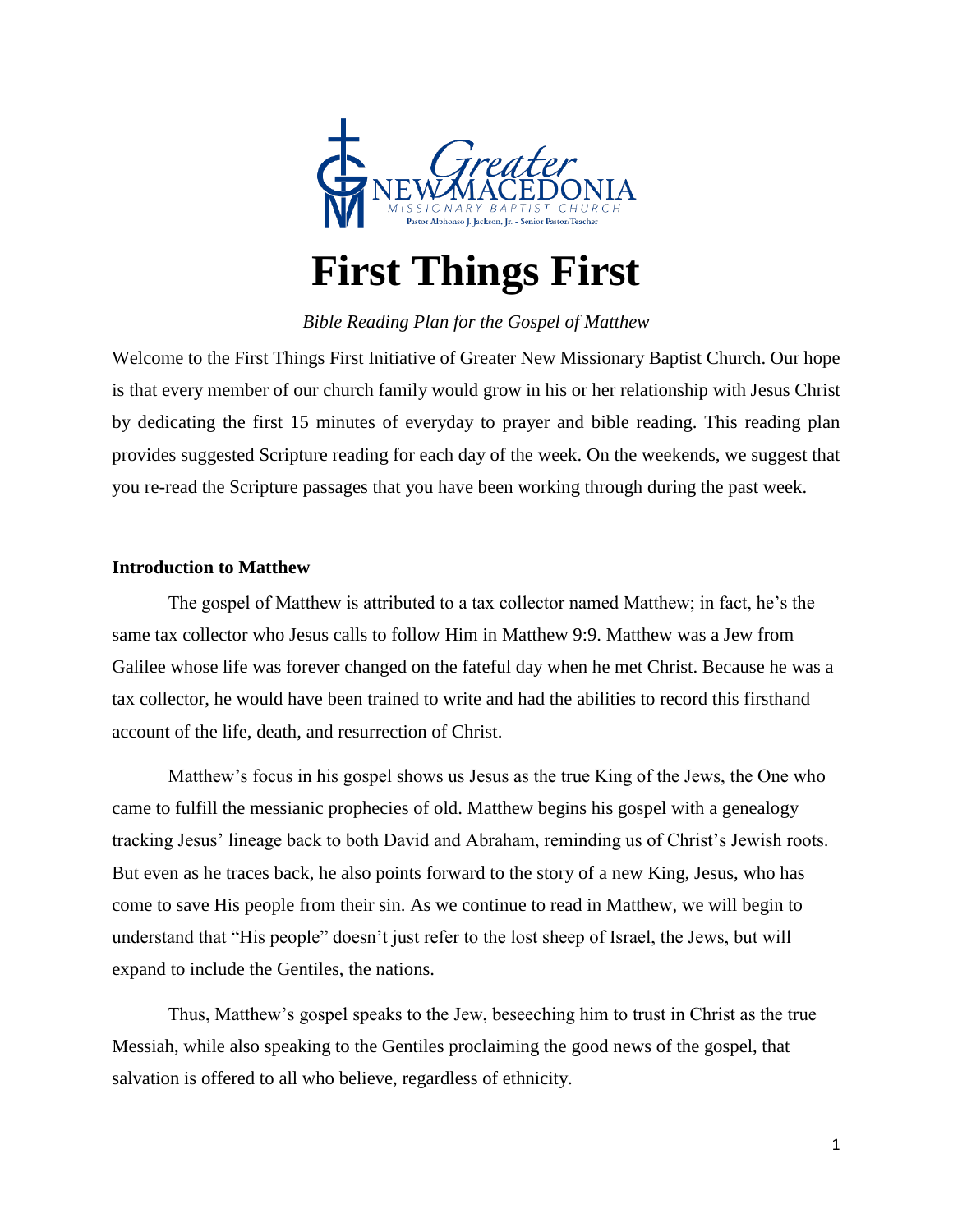#### **WEEK TWO: MATTHEW 1-4**

## **Monday, January 14 | Matthew 5:1-12**

#### **"What's In A Name?"**

In chapter five we read what is called The Beatitudes, where Jesus speaks blessings over the crowds. In my red letter version of the Bible, it is easy for me to skim over verses one and two because I see lots of red coming in verse three (meaning Jesus is directly speaking). But the first phrase of verse one is worth contemplating. It says, "Now when Jesus saw the crowds…".

As Jesus looks at the people who gathered, I don't believe He sees them as a big crowd who needed to be corralled but as individuals with stories and struggles and past disappointments and hearts that needed the leading of a gentle shepherd.

And so He begins to speak blessings over them. His words are filled with comfort for those who know they are spiritually bankrupt or are experiencing persecution (Matthew 5:3,10), words of encouragement for those who turn over the reigns of life to God (Matthew 5:5), words of hope for those who seek to do what is right (Matthew 5;6, 11-12), and words that reveal great expectations for those who desire to take every thought captive and make it obedient to the Lord (Matthew 5:6-9).

They are words spoken to real live people to bring hope. Jesus saw the crowds, and we have the opportunity to see them too. We see them next door, a neighbor in need of a kind word or a helping hand. We see them at the grocery store or restaurant or gas station: a bag boy we can invite to church, a waiter we can encourage with a kind tip and a sincere prayer, and an attendant whom we can look in the eyes and ask for God's compassion and understanding about their circumstances. We see them at work, yes…even those with whom we have difficulty, we have an opportunity to bless through peaceful speech and by avoiding the judgment of their thoughts! We see them at the sports field, where we can be strategically praying and engaging with those whom God is placing in our path. We see them everywhere if we … just … will.

Ours can be a life filled with blessing others. We must see that as our mission and follow the example of our Savior. As we seek to bless others, Lord, we pray that the most needed blessing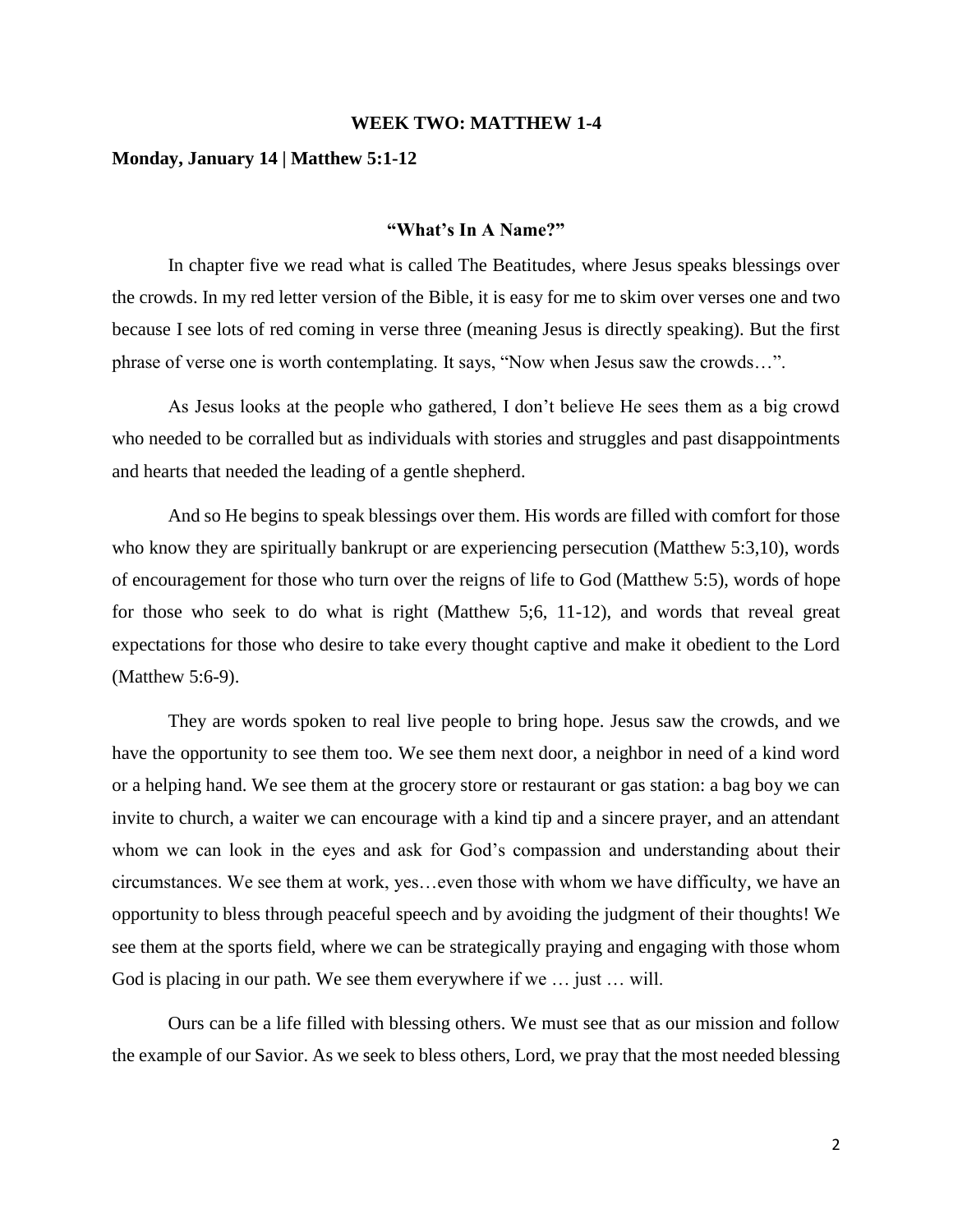of all - saving knowledge of You - will be realized in the lives of those we encounter and encourage today.

#### **Tuesday, January 15 | Matthew 5:13-16**

#### **"Salt and Light"**

Jesus identifies Himself with Yahweh in the Sermon on the Mount when He compares His disciples to the persecuted prophets of old (Matt. 5:11–12; Jer. 37–38). The disciples who speak for Jesus are like the prophets who spoke for the Lord of the covenant; therefore, Christ implies His divine sovereignty.

The prophets carried out their ministries in full view of the people of Israel, and so we are not surprised to see that their successors, the disciples of Jesus, do not build the kingdom of God in secret. This is the point of today's passage. Our Savior calls His disciples the "salt of the earth" (Matt. 5:13) and the "light of the world" (v. 14), two substances that permeate and transform the food, or the darkness, in which they are found. Like salt and light, the church is to have a transformative effect on the surrounding society.

Salt is often produced as tiny grains and is not expensive given its prevalence. Yet its value far outweighs its apparent insignificance. Christians are to be like salt and have a positive impact on the culture far beyond what is expected from the powerless. The meaning of Jesus' metaphor is probably not limited to any single benefit we get from salt, but we will highlight its preservative quality. The church must have a preserving effect on society and by its influence prevent the world from rushing headlong toward ungodliness. Christianity has fulfilled this role historically, leading the way in the advance of human rights. But take note that we are salt only if we maintain our difference from the world around us. In the Near East, salt can be found mixed with gypsum or sand, diluting its "saltiness" and worth. The same fate can befall us if we bend over backward to show the world how much we are like them (v. 13; 1 Peter 1:14–16).

Rural communities like the one Jesus addresses in Matthew 5 well know how blinding darkness can be. Yet the glow of a city in the distance can give those living in the pitch black of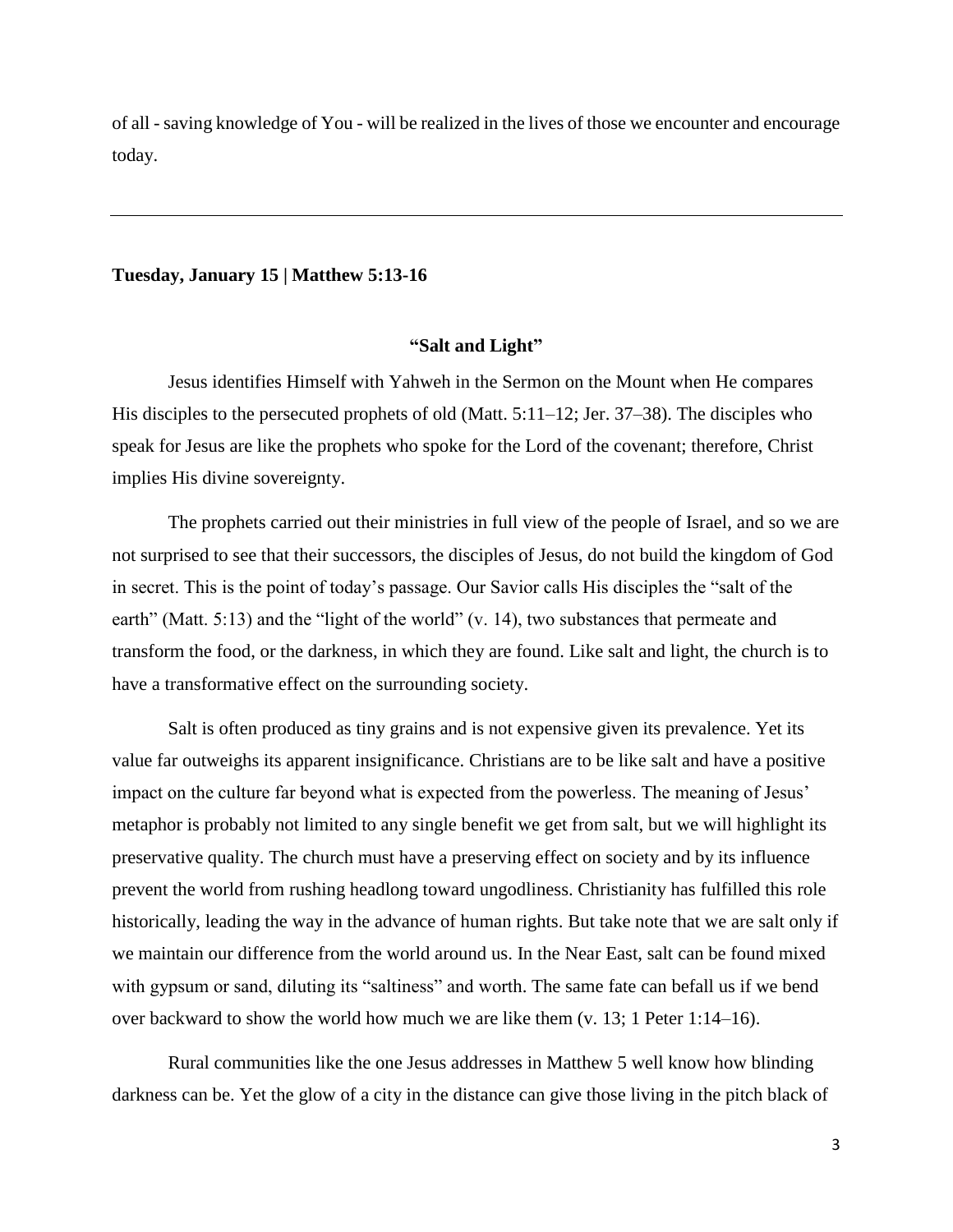night a sense of direction and bearing. Just as walking around the camp at night is dangerous without a lighted torch, Jesus calls us to be the light of the world, to live as those transformed by the Spirit so that the world will take notice and be led to glorify the Father (vv. 14–16).

#### **Wednesday, January 16 | Matthew 5:17-26**

## **"The Fulfillment of the Law"**

We come today to one of Jesus' most complex teachings as it discusses the life and role of the old covenant Law. This is a much-debated topic, and thus we will carefully draw conclusions that harmonize well with the entirety of Scripture.

Jesus discusses the Mosaic law at this point in the Sermon on the Mount to prevent His disciples from misunderstanding the teaching that follows. Our Lord is about to correct the interpretations of the Pharisees (Matt. 5:21–48), who are beloved by the common man. The people equate these traditions with the Law itself, and to correct them is to violate God's Word in the eyes of the people unless Christ makes His intention clear beforehand.

Verses 17–20 tell us that breaking our Father's commands is far from Jesus' mind. His work is not "to abolish the Law or the Prophets…but to fulfill them" (v. 17). The Messiah's coming does not render the Old Testament outdated. "To fulfill" is not to dissolve the authority and application of the old covenant revelation; rather, "to fulfill" means to fill up the Law's intent and show the goal to which it leads. Jesus is saying that He achieves the purpose of the Law and the Prophets in the inauguration of the kingdom in His life and ministry and in its consummation at His return. The Law is valid under the new covenant when used "lawfully" (1 Tim. 1:8), but it cannot be followed rightly apart from Christ.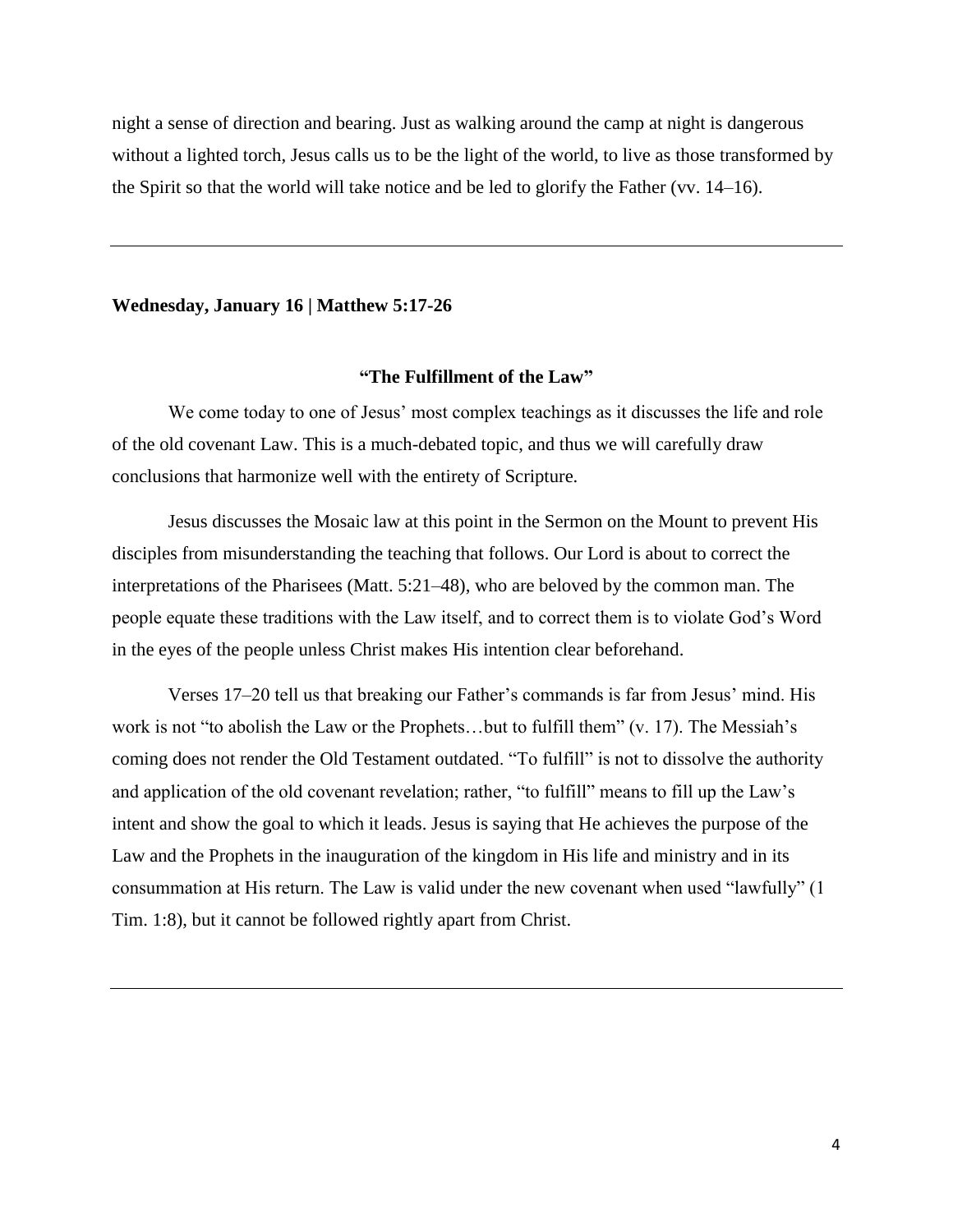#### **Thursday, January 17 | Matthew 5:27-32**

#### **"Adultery of the Heart"**

What we find in the Sermon on the Mount is that all sins are not equal in degree. For example, ungodly anger and the act of murder both violate the intent of Exodus 20:13 (Matt. 5:21–22), but the hot-head and the murderer do not get the same punishment (Num. 35:9–29). Both sins make men guilty before our Creator and bring eternal death if there is no repentance (Rom. 3:23). Nevertheless, God punishes sinners in hell in proportion to the gravity of their sin and what has been revealed to them (Matt. 11:20–24).

Furthermore, Christ's teaching on anger also shows us that we must not only refrain from forbidden acts, we must do all we can to do the opposite. It is not enough to keep from being angry unjustly with a Christian brother or sister; we must do all we can to ensure that they have no cause to be angry with us. We must pursue reconciliation and loving relationships as far as we are able (5:23–26).

According to this principle, a thorough exegesis (interpretation) of today's passage tells us we must also encourage chastity in the church and the world in addition to refraining from lustful intent in the heart (Matt. 5:27–28). In fact, the apostles elsewhere give us this precise command (1 Tim. 2:8–10; Heb. 13:4). Male and female alike, we violate the command against adultery and do not love our brothers and sisters in Christ if we act and dress in a manner that might provoke another to stumble into lust (Rom. 14:13–23; 1 John 4:21).

Jesus is teaching us the end to which the command against adultery points. Since, as the church father Jerome said, "what we conceive in the mind, we might complete with an act" (*Commentary on Matthew*, 1.5.29), it is not enough to refrain from the physical act of fornication (Matt. 5:27–28). God's law, our Savior shows us, has a pure heart as its final goal. The pursuit of this purity is to be among our most urgent tasks, and we must do whatever it takes to keep our minds free from lust's pollution (vv. 29–30).

This point helps us understand today's passage. Jesus does not give every possible ground for divorce when He allows it for "sexual immorality" (Matt. 5:31–32); desertion by an unbelieving spouse also makes divorce permissible (1 Cor. 7:12–16). Moreover, the Greek word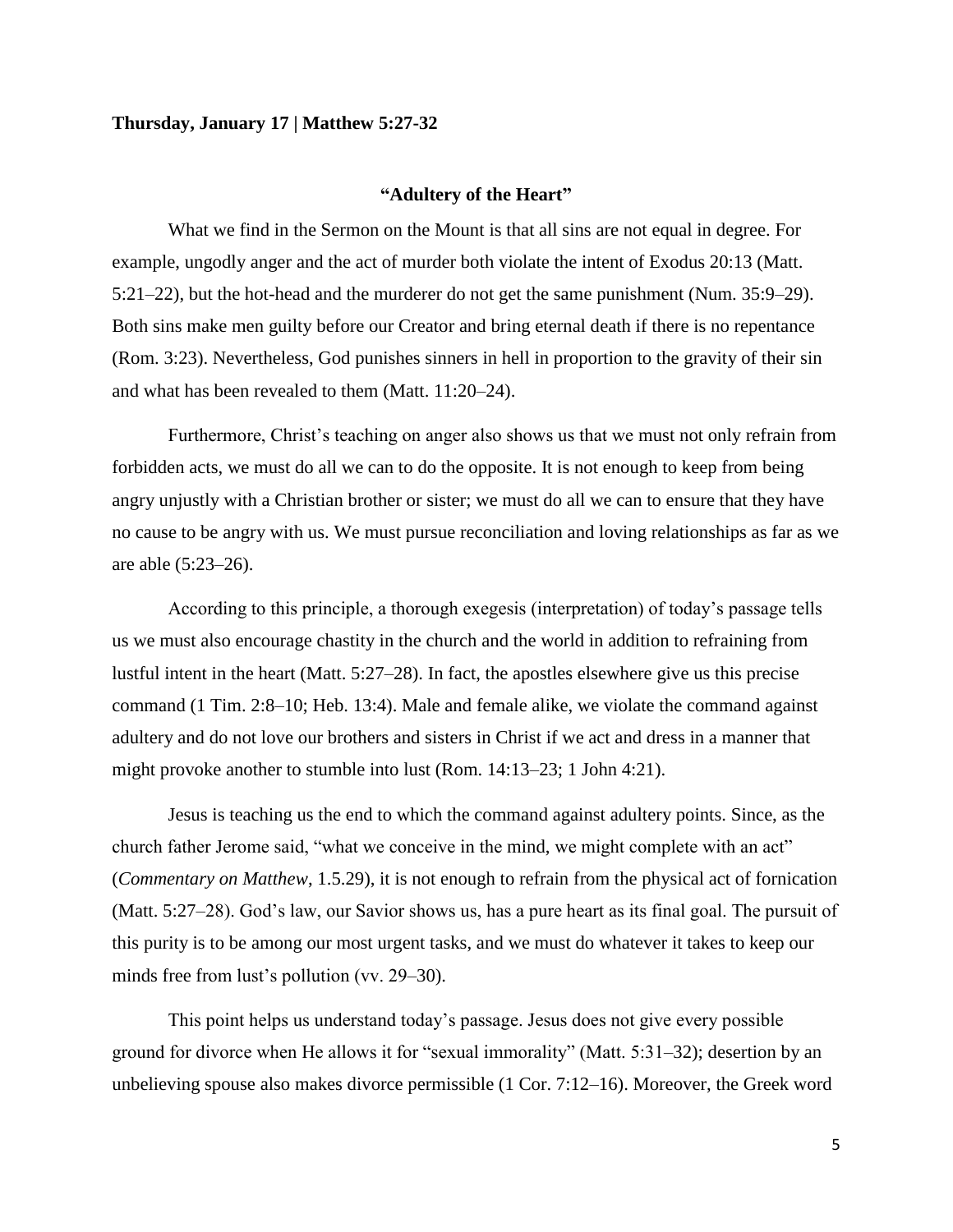for "sexual immorality" in today's passage (*porneia*) covers all types of sexual misconduct, implying that some sexual sins besides extramarital affairs can be legitimate grounds for divorce. Yet Jesus is not allowing divorce for any instance of lust or sexual indiscretion. Otherwise, every lewd thought is just cause for divorce. Since no sinner has been fully pure in this area, every marriage would then be dissolvable, which clearly violates our Lord's high view of holy matrimony (Matt. 19:1–12).

Divorce is often easier than working through marital problems and is appealing to our fallen nature. We must recognize this so as not to adopt the world's practice of sanctioning divorces for reasons other than those God has given.

#### **Friday, January 18 | Matthew 5:33-48**

#### **"Vows and Retaliation"**

As we continue our study of the Sermon on the Mount, we must again be clear that we may not read Jesus in a way that contradicts the Old Testament. He comes to fulfill the Father's purposes and promises and to show Himself as the goal of the old covenant revelation (Matt. 1:18–25; 4:12–17; 5:17–20). Dr. Sinclair Ferguson comments, "What at first appears to be a contrast [between Christ's teaching and the Old Testament] is really Jesus' proper explanation and application [of the Old Testament]" (*The Sermon on the Mount*, p. 95).

Therefore, it would be a mistake to abolish oaths and vows altogether based on today's passage. Matthew 5:33–37 has little bearing on the swearing of oaths in a solemn setting, such as when we testify in a court or enter the marriage covenant. Any vow we make, even if sworn by something besides God, is made in His presence (Matt. 5:33–36), and we cannot get around our commitments through endless qualifications. We should affirm something only if we are true to it; alternately, we ought to say no if we have any doubt that we can follow through. Our yes must be yes and our no, no (v. 37).

One of the best helps for interpreting the Sermon on the Mount properly is to remember that Jesus' stipulations deal directly with interpersonal relationships within the spiritual